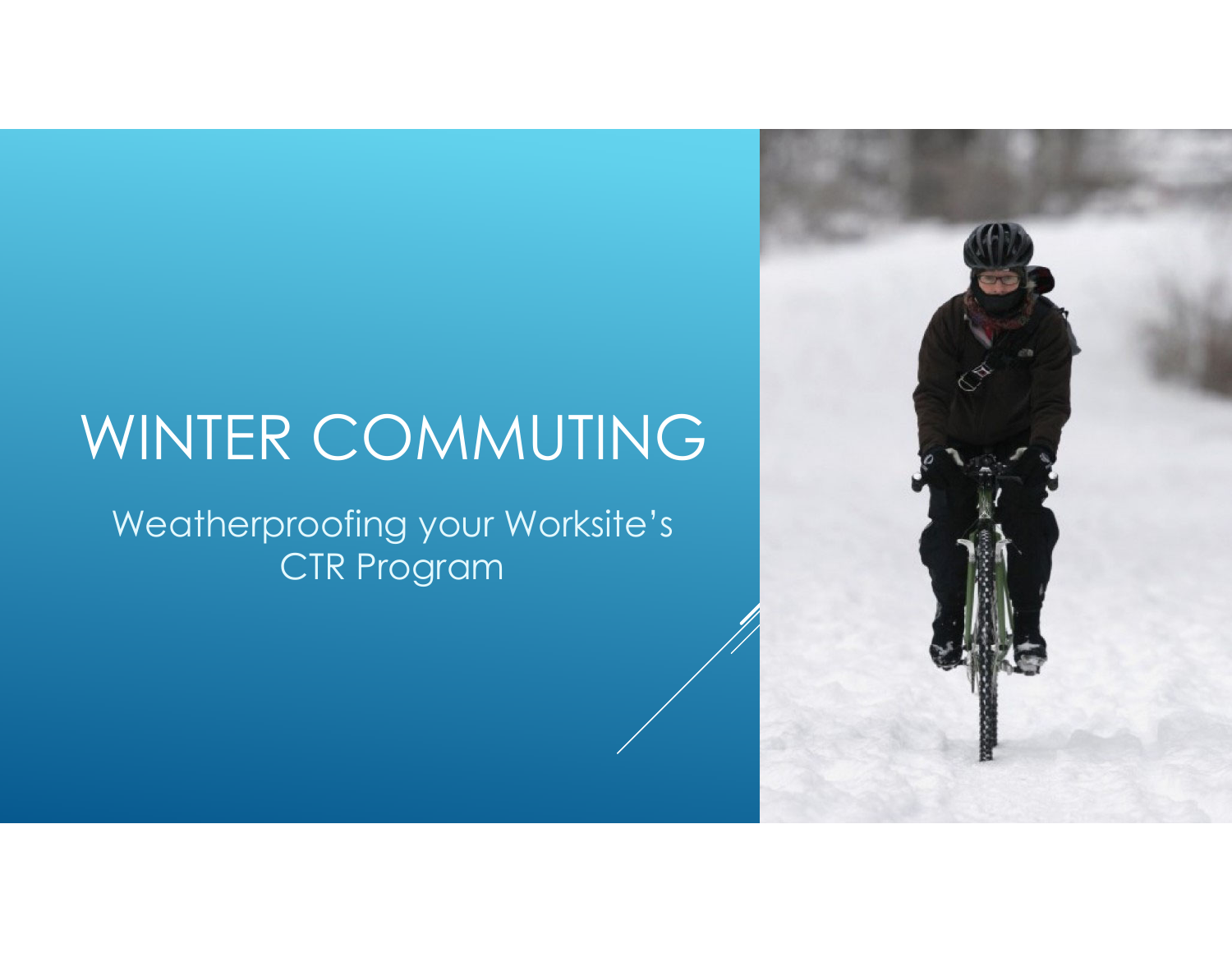## What types of **winter hazards** pose a risk to your worksite's commuters?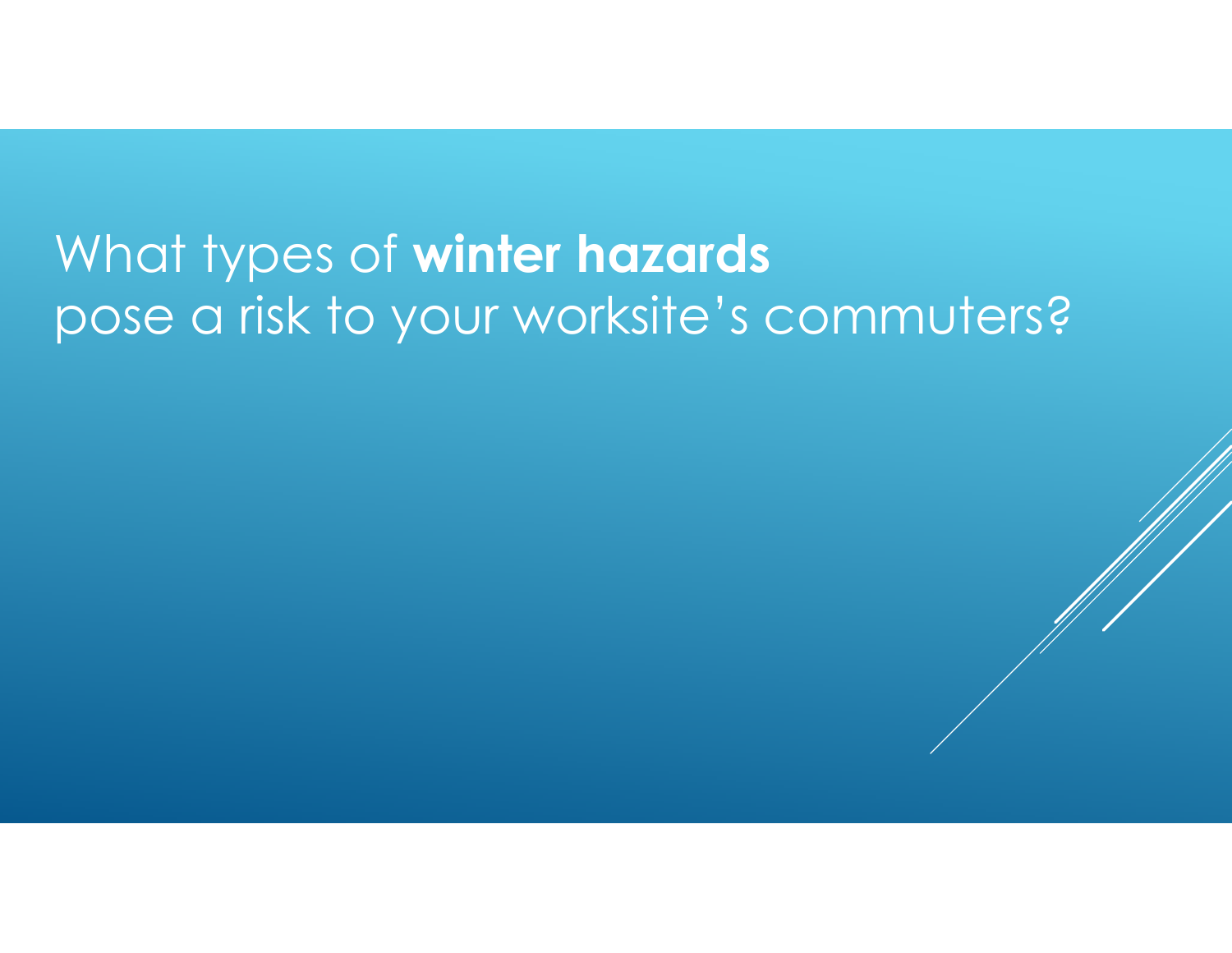### **WINTER CTR POP QUIZ**

**1. The roads are hazardous. Transit buses are running a little behind schedule. What workplace CTR policy can ease employee stress about arriving late to work?**

#### **Flextime**

**2. Intrepid bicyclists will ride to work, no matter what risks the road conditions present. What types of workplace facilities support the courageous cyclist when the weather is stormy?**

**Covered bike parking and dry storage for outerwear and gear**

**3. True or False: Passengers in a carpool leave work just as a snow storm begins. One**  of the passengers, a state employee, is informed by their manager that they *m*ust **stay late to complete a critical task. The passenger misses their carpool ride home. They cannot use the SAFE-Ride service to travel home. True or False?**

#### **False**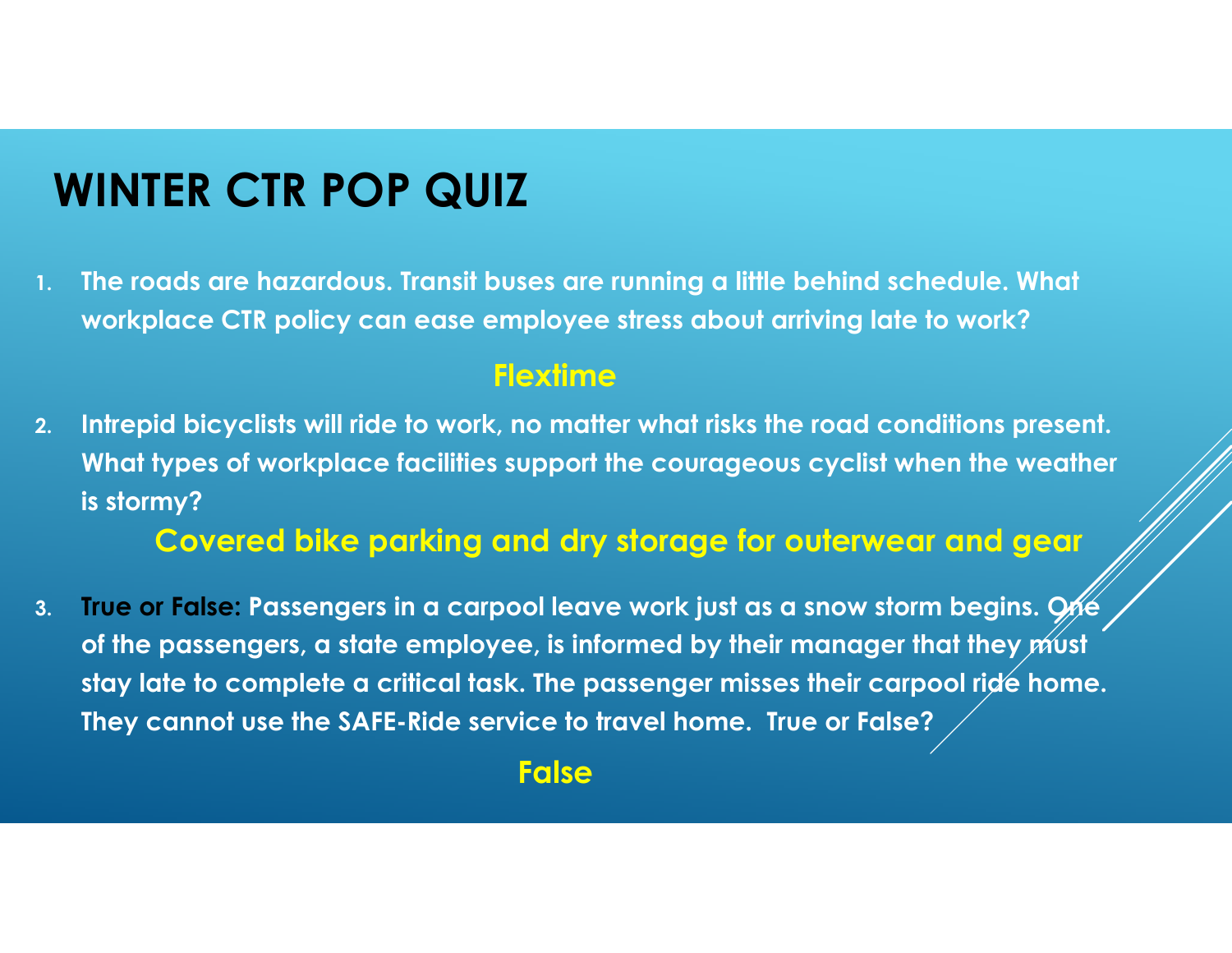### **ETC WINTERIZATION**

**Discuss workplace CTR policies with managers and employees**

- **Office schedules and closures**
- **Timely notification to employees**
- **Flex schedules**
- **Telework**
- **Temporary early release**
- **Emergency Ride Home** 
	- **(SAFE Ride not for weather-related incidents)**
- **Sidewalk and driveway clearing**

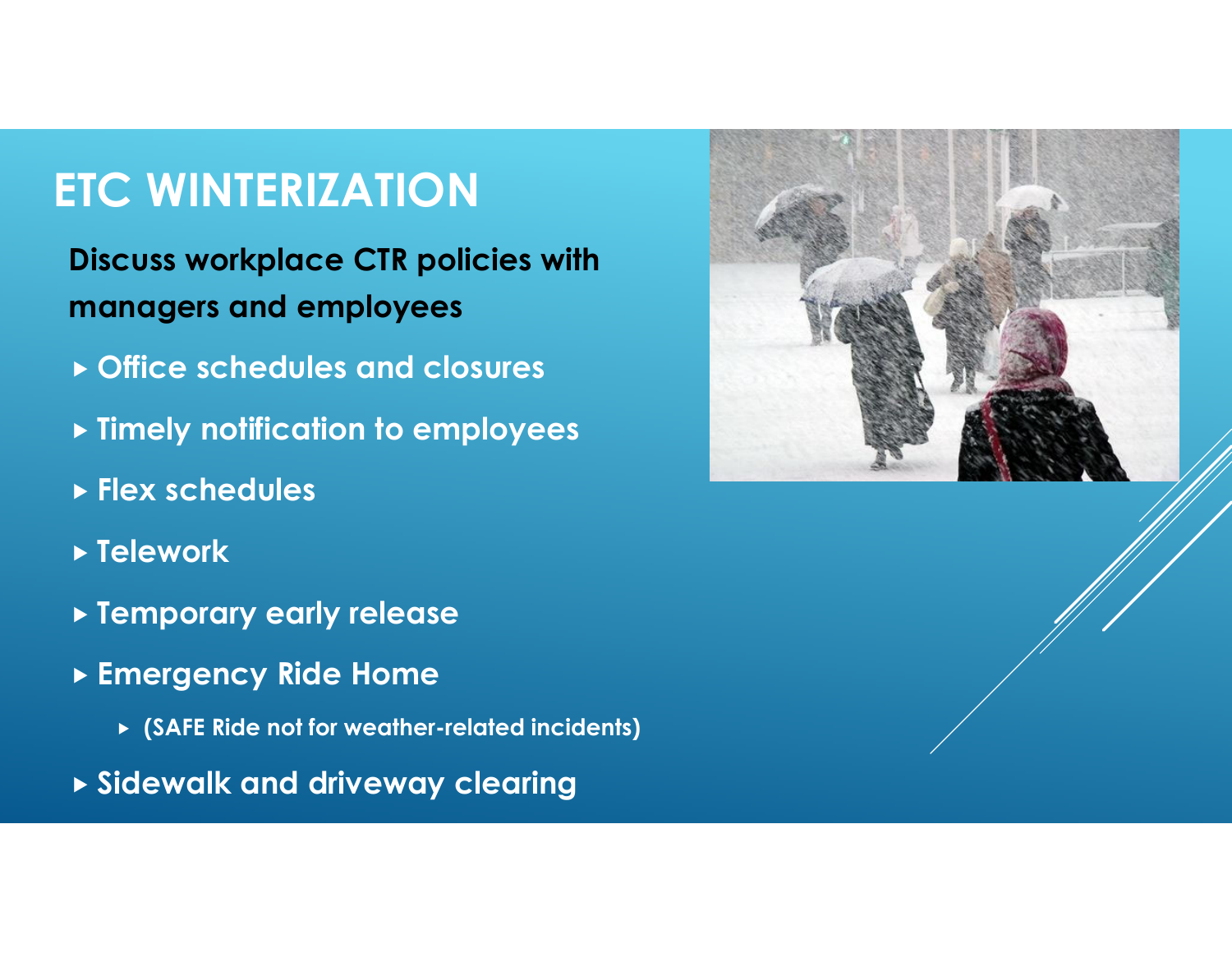### **MESSAGING OPPORTUNITIES**

### **Helpful commuter information**

- **Timely information about transit service updates**
- **Commuter Resources: bike parking locations, spaces to store/dry wet gear, weather reports, apps**
- **Practical Reminders: nighttime visibility, practical footwear, dress in layers, umbrellas are OK in the PNW!**